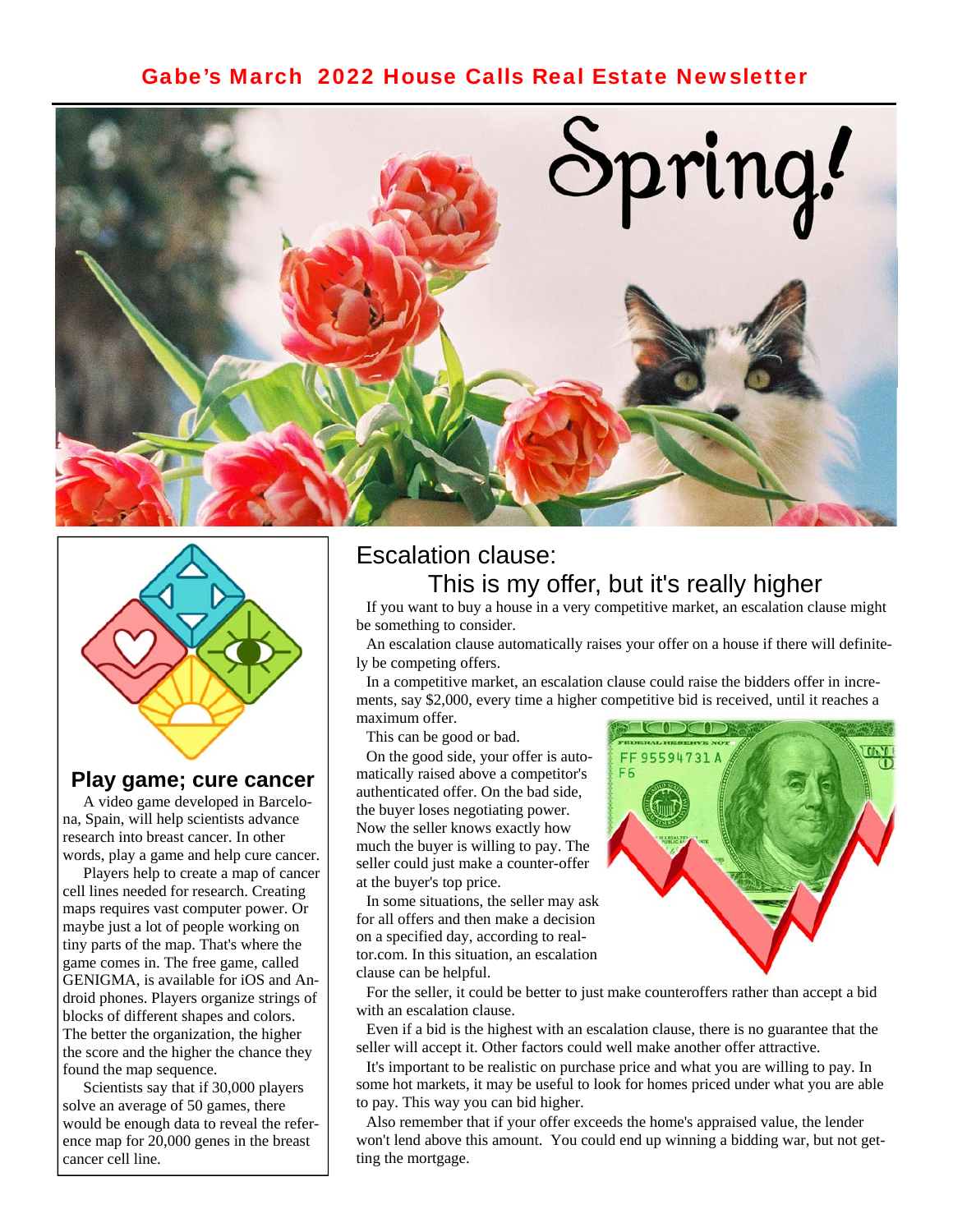

**[Ask The Expert:](https://www.gabesanders.com/staff/gabe-sanders)**  What is a nonconforming loan?

 A non-conforming loan is different than the conventional loan standards.

 So, first, let's talk about conforming loans. A conforming loan is a regular, conventional mortgage, not a loan backed by a government agency. Every year, the Federal Housing Finance Agency sets 'conforming loan limits.' These limits establish the top amount you can borrow for a single-unit home.

 Lenders are able to insure conforming loans and sell the loans. It's important for lenders to be able to sell loans they make because it gives them more money to continue lending. Mortgage loans are typically sold to the government-sponsored enterprises Fannie Mae and Freddie Mac.

 In the continental U.S., the conforming loan limit for 2022 is \$647,200. In some parts of the country, the limit is higher. In Alaska, Hawaii, Guam, and the U.S. Virgin Islands, the limit is \$970,800.

 You can still borrow more, but since these loans don't conform to lending limits, they are considered jumbo loans and have different requirements.

 Non-conforming loan requirements are different than those for conforming

# The James Webb Telescope

Move over Hubble -- a bigger, more advanced and arguably better telescope has entered the galaxy. Launched on Christmas Day, the James Webb Telescope is now NASA's most powerful telescope and will allow scientists to dig deep into the universe's past. Using images captured with the James

million light-years away. That means when we capture life from the Andromeda Galaxy, the light itself has been traveling for roughly 2.5 million years to reach us. Thus, using powerful telescopes, astronomers can collect this ancient light and take a peek into the past.

Webb Telescope, scientists hope to catch a glimpse of the earliest moments of our universe and to study early planetary system formation, among other things.

 So how can a telescope give us a peek into events that occurred a long, long time ago, in a galaxy far, far away? The universe is a vast place and it can take a long time for light to travel from one place to another. The sun's light, for example, takes over eight minutes to reach us.

 The closest galaxy to our own, the Andromeda Galaxy, is approximately 2.5

loans. For example, while most lenders require a 620-680 credit score for a conforming loan, they likely expect a credit score of at least 700-740 for a non-conforming loan. The best interest rates will likely require a higher credit score.

 The down payment requirement could also be higher. The lender might well expect a downpayment of 20 percent or more, compared to 3 percent to 10 percent on some conventional mortgages.

 They might also have different requirements for borrowers' debt compared to income (the DTI ratio). For a conforming loan, a good DTI is from 36 percent or less, but some lenders accept 43 percent. Sometimes a non-conforming loan will be better for someone who has higher debt compared to income.



 The more powerful the telescope, the further it can see into the past. The Hubble telescope can collect light from roughly 400 million years after when scientists estimate the Big Bang occurred. The James Webb is expected to

look back to just 250 million years after the Big Bang.

 It took nearly a month for the James Webb Telescope to get to its Lagrange point, which is where the telescope can permanently rest in a stable orbit. The James Webb ultimately cost roughly \$10 billion -- a bargain price to help humanity unlock some of the mysteries of the universe.



"In your case, it's not serious."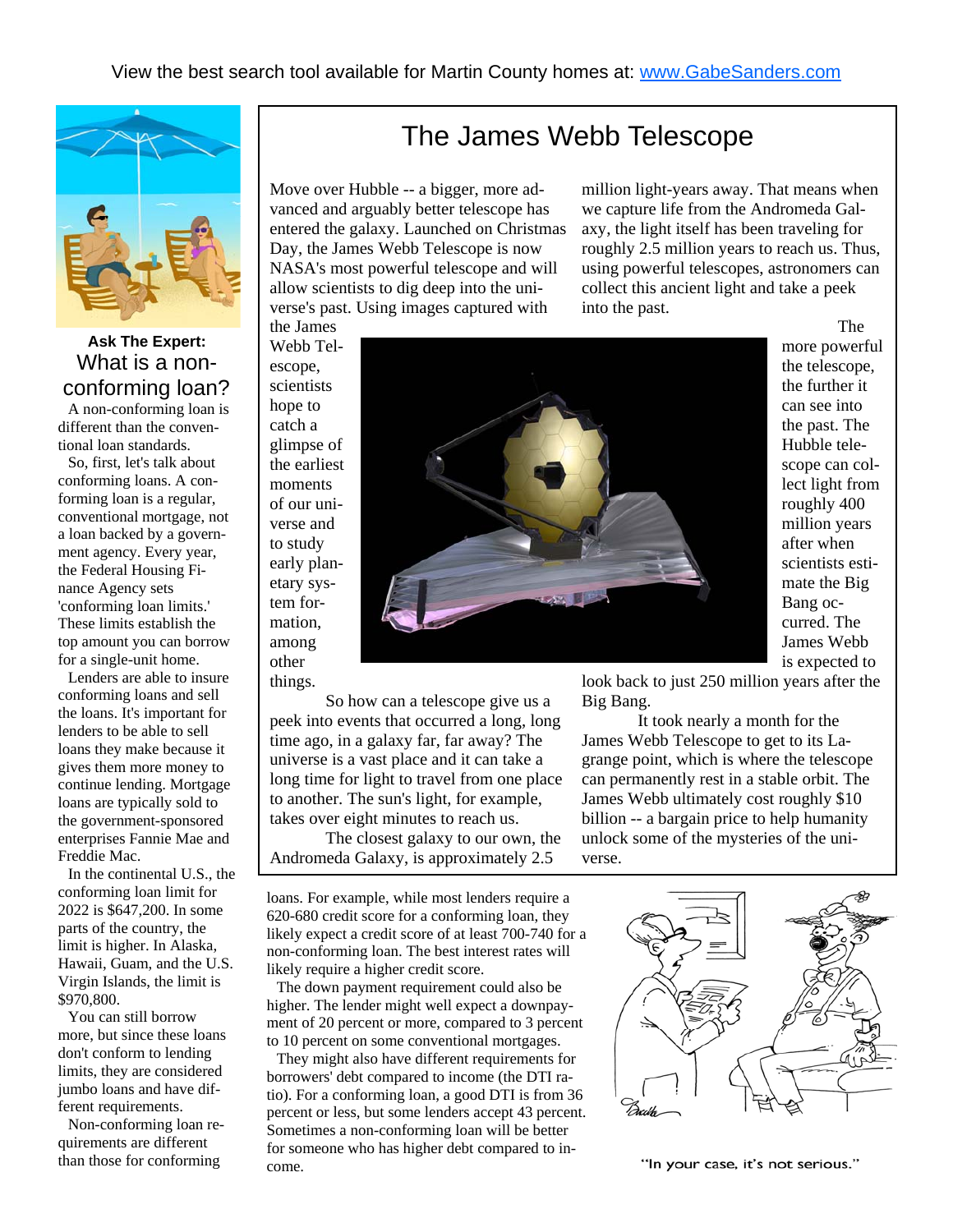# The fork: A brief history

 For a short time in the year 1004, it was the talk of Venice. An aristocrat's foreign bride, offending all the guests at the wedding feast without saying a single word.

How did she do it? She ate with a fork, of course.

 Maria Argyropoulina meant no offense -- forks were commonplace back home in Constantinople. But according to Scientific American, the local clergy in Venice still took it pretty hard, condemning her dining etiquette as an offense against God. When Maria succumbed to the plague a few years later, at least one priest said it was God's punishment for using a fork instead of her fingers.

 Even in the 11th century, forks had been around for a long time. According to Leite's Culinaria, the ancient Egyptians, Greeks and Romans all had forks, though they weren't used for



eating. Their long-handled versions were cooking implements only, used to carve meats or safely remove food from cauldrons or fires. Eating was a hands-on affair, with just a knife (which you brought yourself) to assist you. Small forks for eating didn't appear until the seventh century, when aristocrats in the Middle East and Byzantine Empire began using them.

 After the scandal of Maria Argyropoulina's fork and her untimely death, the fork was slow to catch on, and it took a few centuries before they went mainstream. When Catherine de' Medici married Henry II of France in 1533, she brought dozens of silver forks with her from Italy. French aristocrats raced to adopt the fork themselves.

 Despite the sudden spike in popularity, detractors still persisted for centuries. As late as the early 1800s, some citizens of the fledgling United States regarded the fork as an affectation and preferred an old-fashioned knife and spoon. But those criticisms eventually died out, and by the middle of the 19th century, the fork had a permanent place at the table.

## **Toast St. Patrick's Day the Irish way**

 On March 17, raise a glass to St. Patrick and remember, if you're lucky enough to be Irish, you're lucky enough! Here are toasts that go along with a pint 'o green beer.

*To Ireland:* 

 Here's to the land of the shamrock so green, Here's to each lad and his darlin' colleen, Here's to the ones we love dearest and most. May God bless old Ireland, that's this Irishman's toast!

*To the pint:* 

Here's to a long life and a merry one.

A quick death and an easy one.

A pretty girl and an honest one.

A cold pint -- and another one!

 *To happiness:* 

May you have warm words on a cold evening,

A full moon on a dark night,

And the road downhill all the way to your door.



# Always wanted to play music? Try the tongue drum

 Some say it produces the most relaxing music in the world. Round steel tongue drums fit on your lap and can be played with the hand or a rubber tipped wand. The sounds they produce are haunting, with a resonant bell-like tone. Shaped like an oval and weighing about the same as a iron skillet, the tongue drums produce sound inside the instrument through slits cut in the top.

 The drums, which commonly range in size from six to 18 inches, don't have to be played so loudly that they disturb the neighbors and they still produce a satisfying, mystical sound.

This is a modern instrument, appearing in its current configu-

ration about 30 years ago. According to J. Kevin Wolfe (blog: wolfewithane.com), the ancestors of these drums were the wooden slit drums found in African, Aztec and Indonesian cultures. This type of drum developed independently within



African slit drum from the Brucke Museum

these cultures.

 You don't have to know anything about music or drums to play the instrument. Although some music is available, its distinctive sounds are so soothing that simply noodling around with the instrument seems to be satisfying.

 Each tongue is numbered. The music available online tells you what number to strike in what order. After that you work on rhythm.

 According to YouTube reviewers, the larger tongue drums (18 inches) have deeper and richer tones. But the smaller drums also produce a satisfying, if somewhat limited, musical scale.

 If you are a musician, you might want to spend more for an instrument that has a greater range of notes with more accurate tuning.